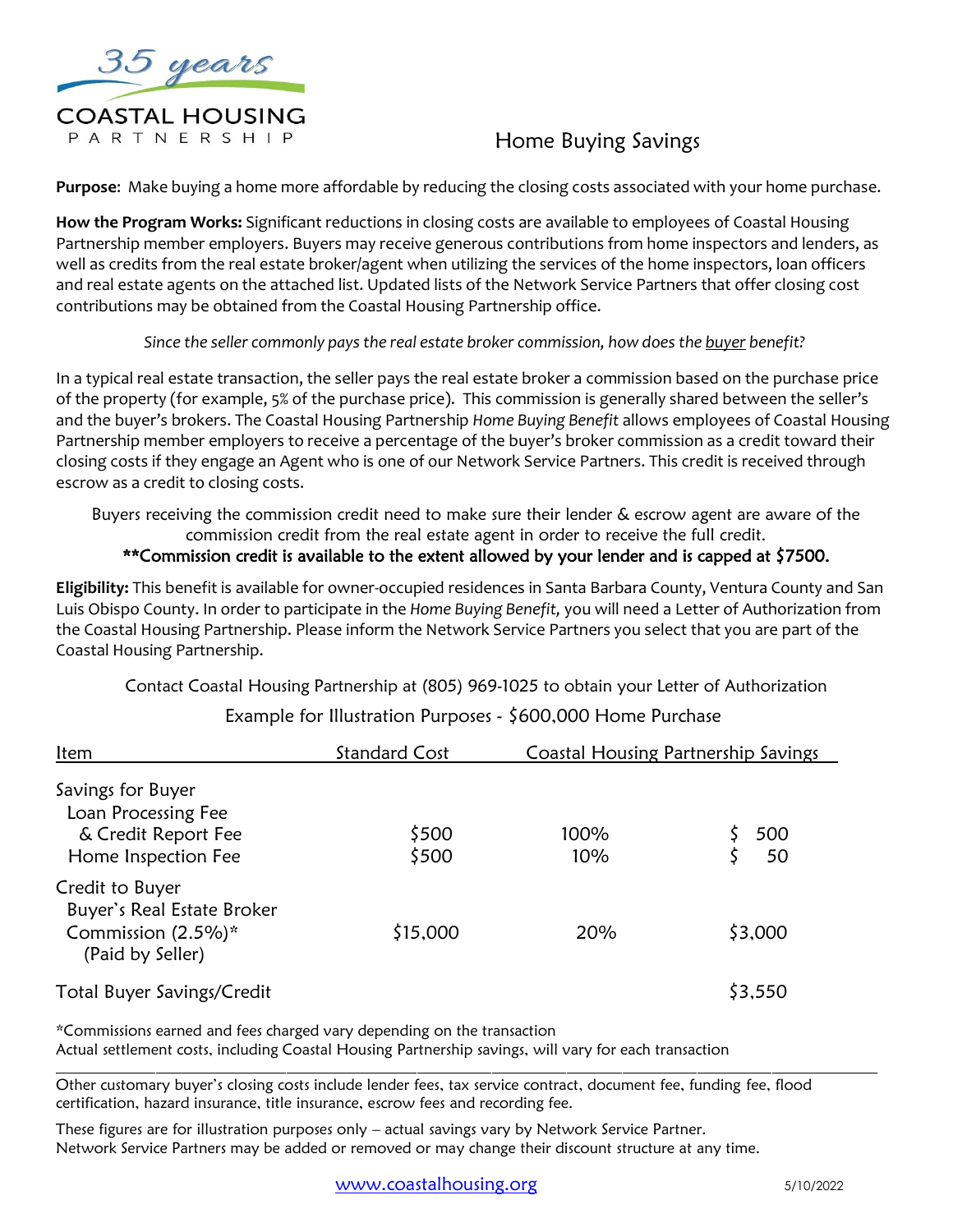# Lenders by Office Location

The offices listed below have agreed to provide closing cost contributions for Coastal Housing Partnership member employees. Contact each office to find out the geographic area they serve. For additional information, visit our website [www.coastalhousing.org.](http://www.coastalhousing.org/)

# *\*Spanish speaking*

## SANTA BARBARA COUNTY

## Goleta

Community West Bank 445 Pine Avenue Goleta, CA 93117 *Closing Cost Contribution:* Credit \$400 of the standard processing fee Mobile Home Loans Only *Loan Officers:* Clay Dickens, 805-692-4429 NMLS#481260

#### Montecito

Caliber Premier Lending 1224 Coast Village Circle #24 Montecito, CA 93108 *Closing Cost Contribution:* Waive up to \$1000 in appraisal fees at escrow close *Loan Officer*: Diana Macfarlane, 805-886-8269 NMLS#338207

## Santa Barbara

American Riviera Bank 18 Figueroa Street Santa Barbara, CA 93101 *Closing Cost Contribution:* Credit of \$500 off processing fee (portfolio loans only) *Loan Officer*: Crystal Rem, 805-730-4985 NMLS#809030 Lori Murray, 805-730-4987 NMLS#742373

Caliber Home Loans 801 Garden Street, Suite 200 Santa Barbara, CA 93101 *Closing Cost Contribution*: Waive up to \$1000 in appraisal fees at escrow close *Loan Officers:* Tim Dugan, 805-689-1370 NMLS#459793 Guy Hamilton, 805-689-4959 NMLS#300950 Holly Onak, (805) 729-7953 NMLS#853155 \* Vicky Reese, 805-886-4052 NMLS#460030

# Cornerstone Home Lending

1826 State Street Santa Barbara, CA 93101 *Closing Cost Contribution:* Up to \$1000 off appraisal fee & all credit report fees *Loan Officers:* Kevin Cravens, 805-563-1100 NMLS#317607 Kelly A. Marsh, 805-563-1100 NMLS#245822

# Direct Mortgage Funding

1736 State Street Santa Barbara, CA 93101 *Closing Cost Contribution*: Up to \$1000 off appraisal fee at close of escrow Mike Pitts, 805-691-9334 NMLS#763776 Guy Rivera, 805-687-6282 NMLS#57662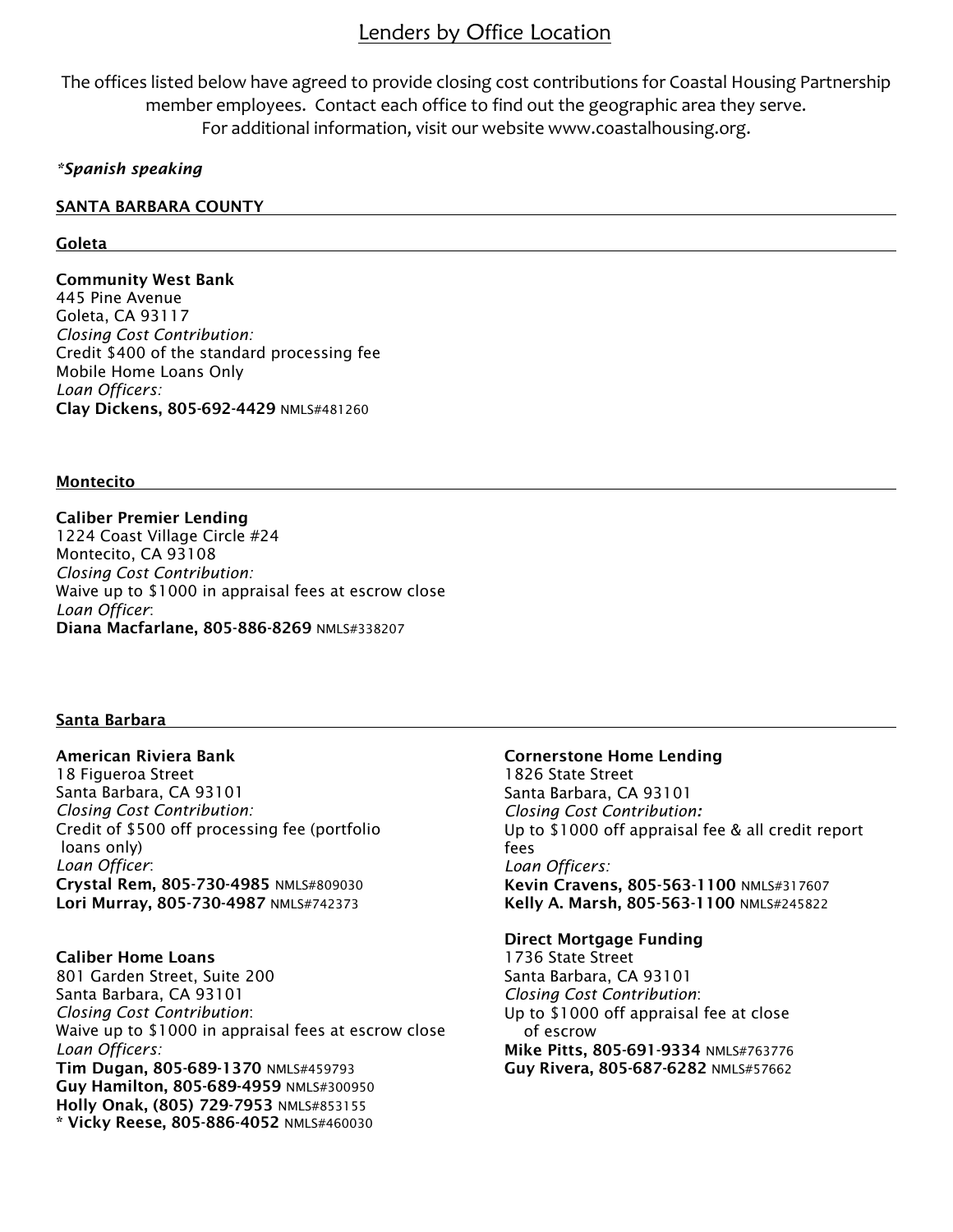# Finance of America

1129 State Street Suite 8 Santa Barbara, CA 93101 *Closing Cost Contribution*: Waive up to \$1000 in closing costs *Loan Officers;* Susan Bonanno, 805-252-6324 NMLS#245778 Keith Dennis, 805-886-7070 NMLS#1577025

First Bank

3304 State Street Santa Barbara, CA 93105 *Closing Cost Contribution:* Appraisal credit up to \$500 at close of escrow *Loan Officers:* \* Silvia Maldonado, 805-895-2186 NMLS#614324 Terry Munz, 805-689-1460 NMLS#675509

# Guaranteed Rate

809 De La Vina Street Santa Barbara, Ca 93101 *Closing Cost Contribution:* Up to \$1000 toward credit report & appraisal fee *Loan Officers:* Jeff Bochsler, 805-450-9616 NMLS#770636 Liz Heitmann, 805-456-5794 NMLS#777583 Mark Johnson, 805-448-6094 NMLS#451091 Christian Menard, 805-690-4303 NMLS#147021 Matt O'Connor, 805-680-1594 NMLS#263725 Maddox Rees, 805-570-6999 NMLS#255511

## Homebridge Financial Services

3700 State Street Suite 310 Santa Barbara, CA 93105 *Closing Cost Contribution:* \$700 credit toward processing fees at close of escrow *Loan Officers*: Dick Fawcett, 805-898-4208 NMLS#305830 John Gilles, 805-898-4216 NMLS#1061307 Jon McCuskey, 805-200-2504 NMLS#357850 John Murphy, 805-898-4209 NMLS#3626278 Erik Taiji, 805-898-4238 NMLS#322481 Tim Taylor, 805-898-4222 NMLS#256661

## Homeowners Financial Group

924 Laguna Street Santa Barbara, CA 93101 *Closing Cost Contribution*: Waive processing fee at close of escrow *Loan Officers:* Austin Lampson, 805-869-7100 NMLS#517060 Scott Lindberg, 805-869-7100 NMLS#321923

# Montecito Bank & Trust 1010 State Street Santa Barbara, CA 93101 *Closing Cost Contribution:* \$1000 credit toward appraisal & processing fee *Loan Officer*: Gina Blankenship, 805-979-4479 NMLS#380975 Oliva Brown, 805-564-7329 NMLS#879698 Ed Soto, 805-689-7612 NMLS#633117

## Paragon Mortgage Group

1215 De la Vina Street, #G Santa Barbara, CA 93101 *Closing Cost Contribution:* 100% of processing fee, credit report fee & up to \$1000 off the appraisal fee *Loan Officer:* Peter Trent, 805-899-1390 NMLS#240525

# Priority Financial Network

532 State Street Santa Barbara, CA 93101 *Closing Cost Contribution:* Waive appraisal fee at close of escrow *Loan Officer:* Joel Maloney, 805-680-5106 NMLS#275663

#### RPM Mortgage

319 East Carrillo Street, Suite 100 Santa Barbara, CA 93101 *Closing Cost Contribution* Waive processing fee of \$795 *Loan Officers:* Jennifer Ellison, 805-770-5500 NMLS#251267 Leah Gaona, 805-895-1312 NMLS#910210 Jason Gann, 805-405-0727 NMLS#1976757 \* Michele Herrera, 805-770-5517 NMLS#321843 Gayle Nagy, 805-770-5515 NMLS#251258 Leah Lee-Paulick, 805-770-5512 NMLS#911456 Don Schafer, 805-770-5505 NMLS#381636

#### Union Bank

20 East Carrillo Street Santa Barbara, CA 93101 *Closing Cost Contribution:* Reduce origination fee by \$495 (exception:EOM) *Loan Officer*: Teri Gauthier, 805-565-4571 NMLS#515671

#### Wintrust Mortgage

3700 State Street #240 Santa Barbara, CA 93105 *Closing Cost Contribution*: \$1000 credit toward appraisal fee & credit report fees *Loan officers:* Michael Goldberg, 209-743-3123 NMLS#582918 Bruce Kessler, 818-585-5085 NMLS#248902 Keith Renno, 661-254-7100 NMLS#255882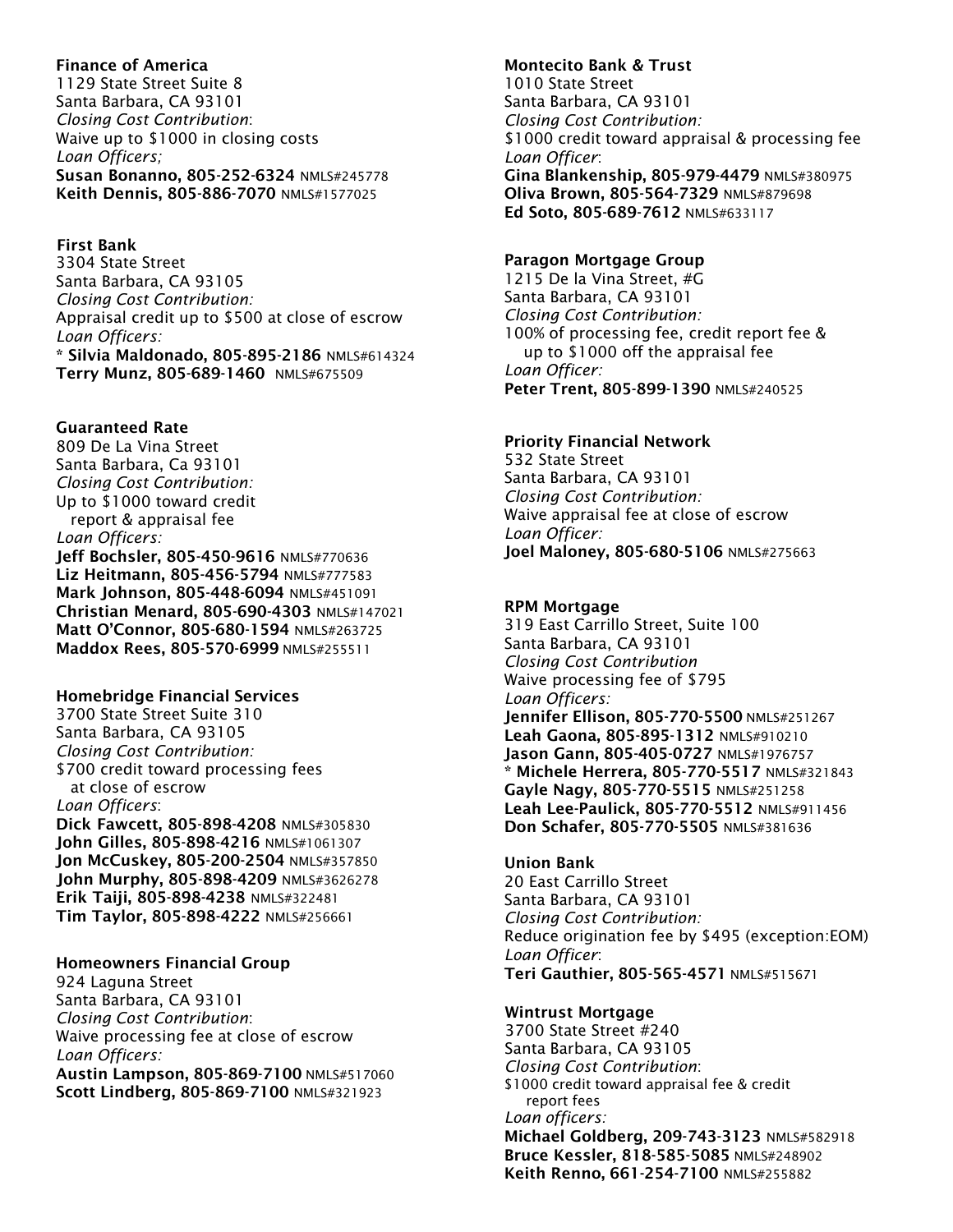# Santa Maria

 Caliber Home Loans 2615 S. Miller Street Santa Maria, CA 93455 *Closing Cost Contribution*: Waive up to \$1000 in appraisal fees credited at close of escrow *Loan Officer:* Phoebe Jaeckels, 805-878-9976 NMLS#461791

# Guild Mortgage

2236 South Broadway, #B Santa Maria, CA 93454 *Closing Cost Contribution*: 100% of processing fee up to \$395 *Loan Officers:* \* Wesly Aguirre, 805-478-6512 NMLS# 305472 \* Espy Dominguez, 805-202-9037 NMLS#1184198 Linda Kestler, 805-878-5996 NMLS#1775242 Kai Lynch, 805-440-3438 NMLS#352354 Cyndi Nunez, 805-705-0579 NMLS#255666 Shelly Nunez, 805-361-0355 NMLS#1187387 Russell Vincent, 805-268-3039 NMLS#964624 \* Marie Withers, 805-720-4654 NMLS#1093056

## Solvang

Homebridge Financial 436 Alisol Road, Suite H Solvang, CA 93463 *Closing Cost Contribution:* \$700 credit toward closing costs at close of escrow *Loan Officers:* William Blackman, 805-898-4233 NMLS#297579 Betsy Riedy, 805-898-4205 NMLS#312208

# SAN LUIS OBISPO COUNTY

# San Luis Obispo

Caliber Home Loans 2436 Broad Street San Luis Obispo, CA 93401 *Closing Cost Contribution:* Waive up to \$1000 in appraisal fees credited at close of escrow *Loan Officer:* Carley Smith, 805-550-3261 NMLS#448442

# Homebridge Financial

2125 South Broadway Suite 101A Santa Maria, CA 93454 *Closing Cost Contribution:* \$700 credit toward closing costs at close of escrow *Loan Officers:* \*Martha Morales, 805-348-4377 NMLS#260435

# PB & Associates

1619 South Broadway Santa Maria, CA 93454 *Closing Coast Contribution:* Appraisal credit up to \$500 at close of escrow *Loan Officers:* Paul Blanco, 805-623-1044 NMLS#352063 Emma Cavazos, 805-623-1049 NMLS#922617 Veronica Chavez, 805-623-1053 NMLS#6231053 Sandra Farias, 805-623-1052 NMLS#1018090 Alicia Murrillo, 805-623-1043 NMLS#352058 Justine Tell, 805-623-1057 NMLS#1626015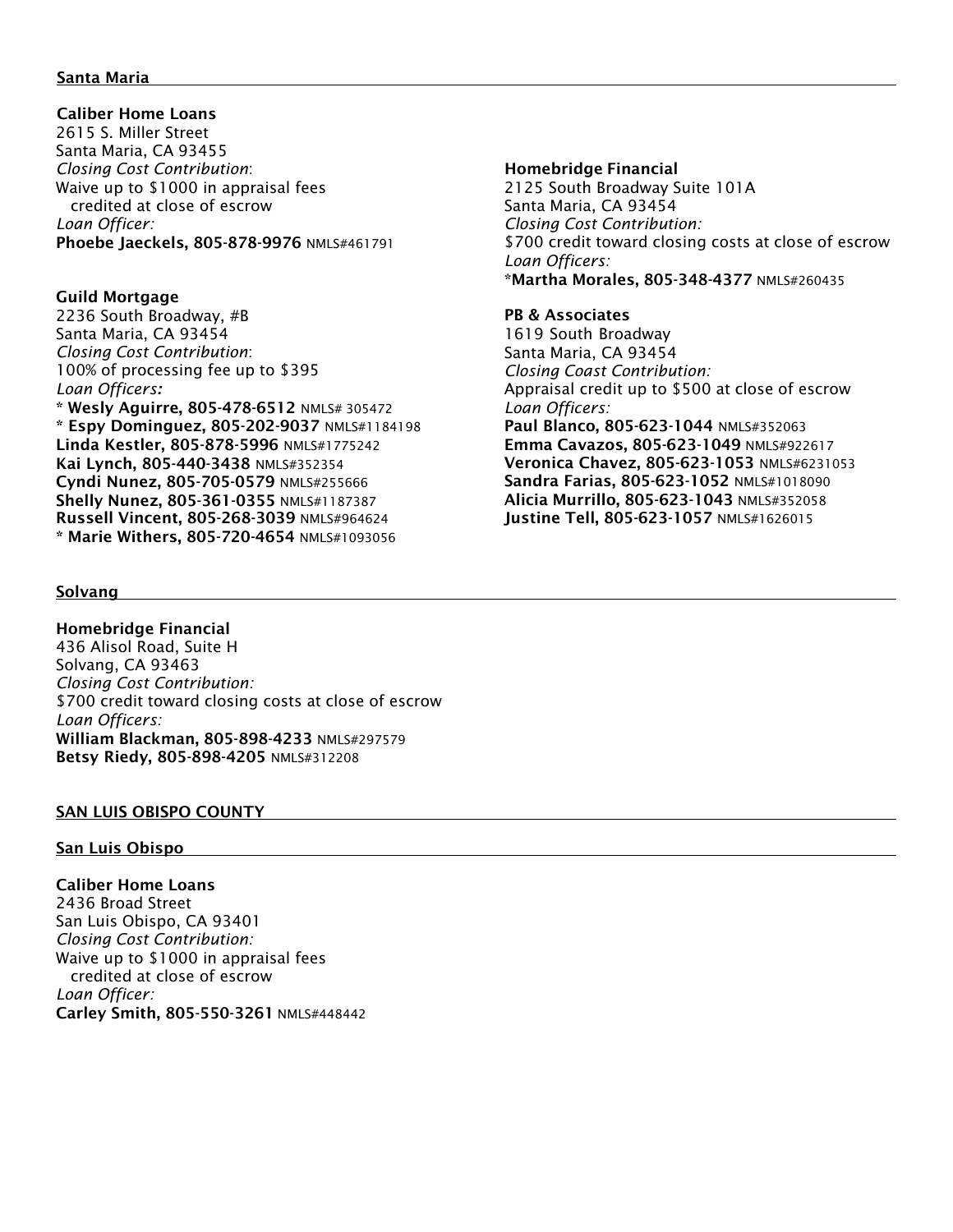# VENTURA COUNTY

# Camarillo

## Montecito Bank & Trust

770 Paseo Camarillo Camarillo, CA 93010 *Closing Cost Contribution:* \$1000 credit toward appraisal & processing fee *Loan Officers:* Christine Gonzales, 805-979-4478 NMLS#996017 \*Ed Soto, 805-564-0252 NMLS#633117

## Moorpark

# Ventura County Credit Union

256 West Los Angeles Avenue Moorpark, CA 93021 *Closing Cost Contribution*: Reduce \$895 processing fee by \$450 *Loan Officer:* Kathy Bochenek, 805-477-5543 NMLS#376059

#### Oxnard

#### Bluestar Funding Corporation

1000 Town Center Drive #300 Oxnard, CA 93036 *Closing Cost Contribution*: Waive processing, appraisal, and credit report fees *Loan Officer*: Chris Wetherby, 805-979-9036 NMLS#301989

#### Dignified Home Loans

2751 Parkview Court, Suite 231 Oxnard, CA 93036 *Closing Cost Contribution:* \$1000 credit toward closing costs Mireya Ayala, 805-990-3496 NMLS #1253458 Joyce Elizondo, 626-780-6189 NMLS#1852566 Taran Longo, 805-477-8147 NMLS#1950583 Kim Lovetro, 818- 266-7783 NMLS #692560 Ken Rust, 805-791-6470 NMLS #1434508 Claudia Paramo, 805-637-5830 NMLS#304920 Roy Torrence, 805-890-0792 NMLS#448471

#### Silver Mortgage Group

916 West Ventura Blvd Suite 100 Camarillo, CA 93010 *Closing Cost Contribution:* \$1500 toward appraisal fee *Loan Officer:* Silverio Garcia, (805) 479-9283 NMLS#234378

#### Guild Mortgage Company

1000 Town Center Drive, Suite 520 Oxnard, CA 93036 *Closing Cost Contribution:* Waive \$400 funding fee *Loan Officers:* Andre Acosta, 805-800-6288 NMLS#2015875 Robert Brenner, 805-465-8937 NMLS#240029 Chad Cockrell, 805-216-5511 NMLS#256385 \* Kathy Gray, 805-701-7467 NMLS #238911 Linda Hall, 805-389-6800 NMLS#235495 Juliann Laufer, 805-389-6800 NMLS#794136 Tracee Marshall, 805-304-4040 NMLS#304086 Julio Ponce, 805-389-6800 NMLS#1407508 Gabriela Santana, 805-310-1802 NMLS#1587723

## Homebridge Financial Services

1601 South Victoria Ave #260 Oxnard, CA 93035 *Closing Cost Contribution:* \$700 credit toward processing fees at close of escrow *Loan Officer:*  \* Ane-Marie Barbettini, 805-444-2758 NMLS#450740

## Ventura County Credit Union

2160 North Rose Avenue Oxnard, CA 93036 *Closing Cost Contribution:*  Reduce \$895 processing fee by \$450 *Loan Officer:* \*Fabrice Bouchet, 805-477-4008 NMLS#670942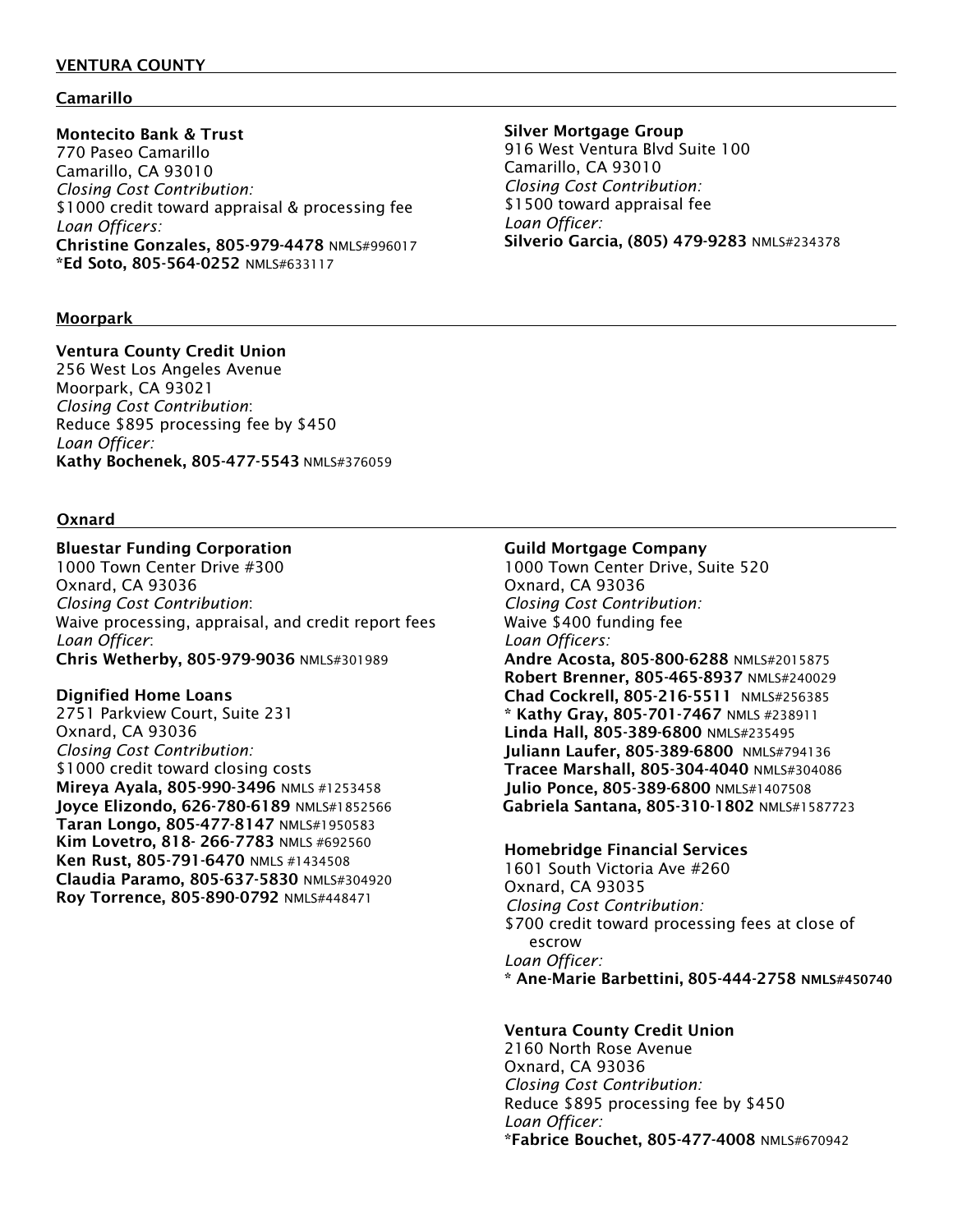# Thousand Oaks

# Ventura County Credit Union

18 W Thousand Oaks Boulevard Thousand Oaks, CA 93160 *Closing Cost Contribution* Reduce \$895 processing fee by \$450 *Loan Officers:* Kathy Bochenek, 805-477-5543 NMLS# 376059

## **Ventura**

## American Pacific Mortgage

 3 Lincoln Drive Suite B Ventura, CA 93001 *Closing Cost Contribution:* 100% of processing fee & appraisal fee up to \$1500 *Loan Officer:*  Greg Abrams, 805-667-8465 NMLS#225908

# Homebridge Financial Services

 5700 Ralston Street #100 Ventura, CA 93003 *Closing Cost Contribution:* \$700 credit toward processing fees at close of escrow *Loan Officers;*  Mark Johnson Team, 818-532-1218 NMLS#244919 Marsha Kaye, 805-640-0654 NMLS#1563602 Dave Netzley, 805-322-5080 NMLS#482194 Domenic Todarello, 805-500-4180 NMLS#482194

# Union Bank Ventura, CA 93003 *Closing Cost Contribution:* Reduce origination fee by \$495 (exception: EOM) *Loan Officers:* Dee Lomeli, 805-535-7063 NMLS#1094703 789 South Victoria Ave Pamela Short, 805-535-7063 NMLS#482190 576 South Mills Road

# Westlake Village

Wintrust Mortgage 2555 Townsgate Read, Suite 315 Westlake Village, CA 91361 *Closing Cost Contribution:* \$1000 credit toward appraisal fee & credit report fees  *Loan Officers*: Shayan Ali, 818-231-5446 NMLS#826194 Matt Arrillaga, 818-461-5609 NMLS#237220 Jason Blatt, 818-822-9992 NMLS#245097 Geof Rouss, 310-804-8181NMLS#285987 David Tattersall, 805-906-4480 NMLS#891854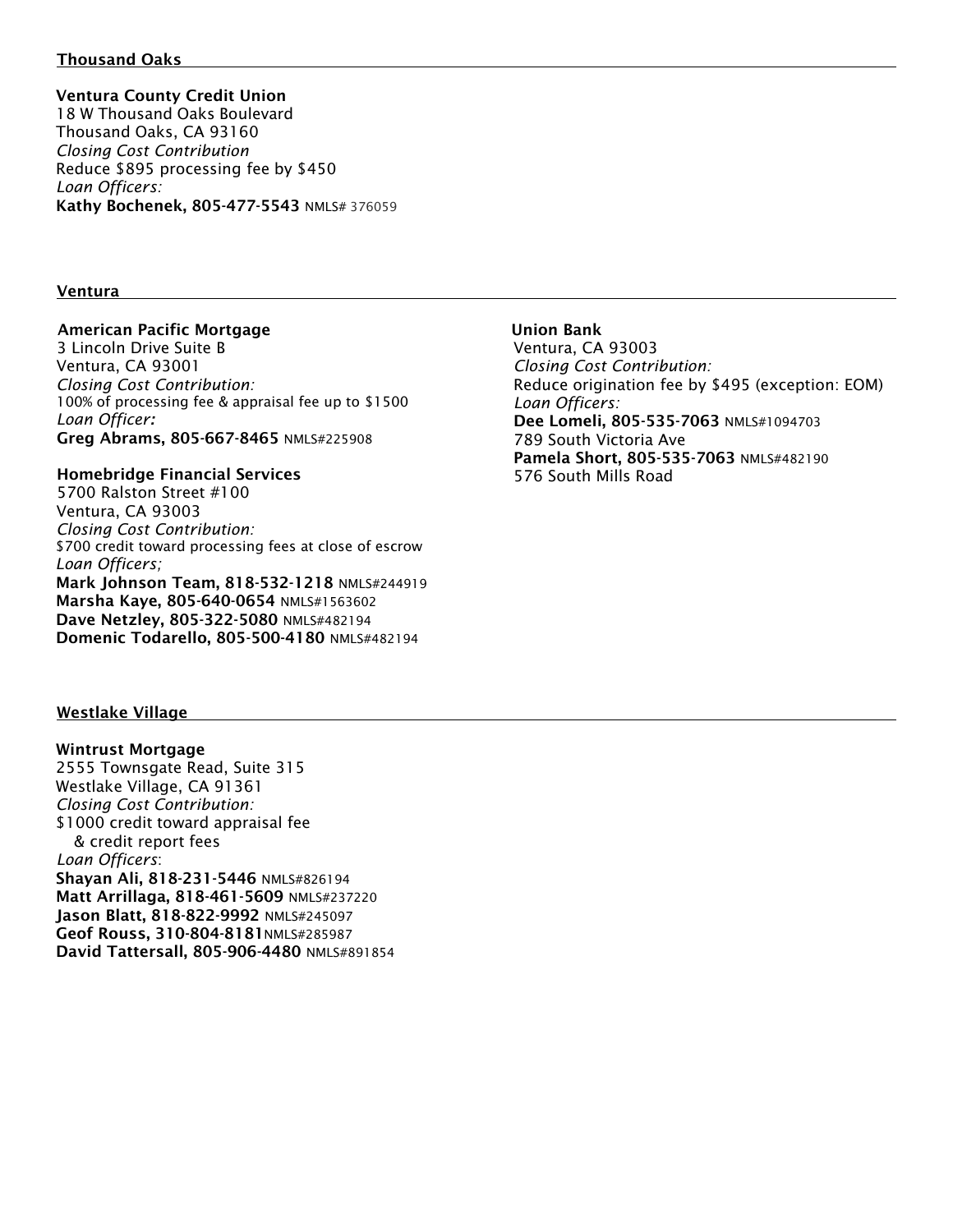# Real Estate Offices by Office Location

The agents listed below have agreed to provide a closing cost contribution for Coastal Housing Partnership member employees. **\*\* This contribution is available to the extent allowed by your lender and is capped at \$7500. Please** make sure your lender is aware of the commission credit you are receiving in order to credit it properly. Contact each agent to find the geographic area they serve. For additional information, visit our website [www.coastalhousing.org](http://www.coastalhousing.org/)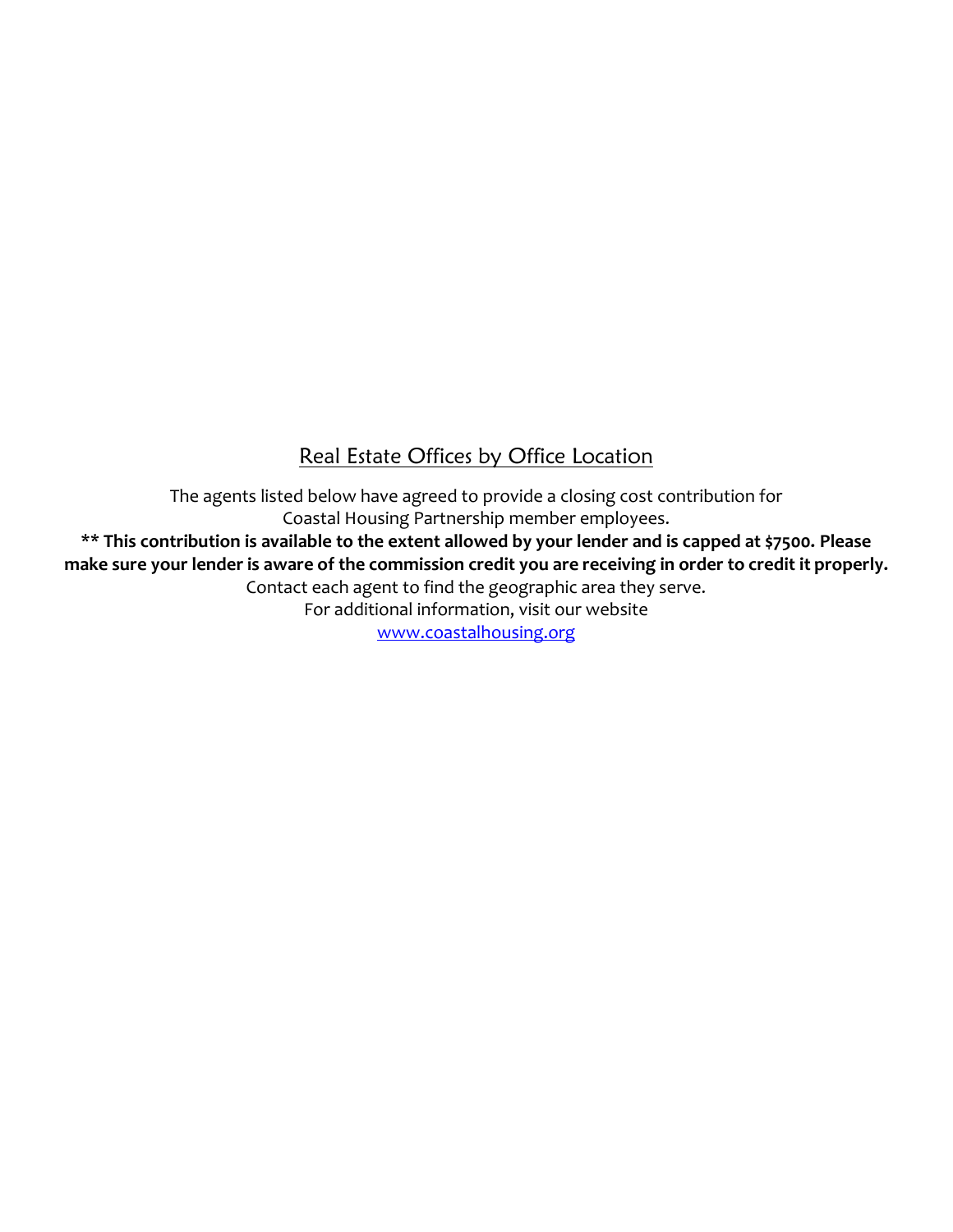# *\*Spanish-speaking*

# SANTA BARBARA COUNTY

## Lompoc

Big Block Realty 118 North H Street Lompoc, CA 93436 *Closing Cost Contribution:* 20% of buyer's broker commission\*\* *Agent:* Maudia Rivas, 805-742-4221 DRE#01885775

# Century 21 Hometown Realty

521 East Ocean Avenue Lompoc, CA 93436 *Closing Cost Contribution:* 20% of buyer's broker commission\*\* *Agent*: Katy Cope, 805-717-0698 DRE#01763834 Jada Davis, (805) 705-8673 DRE#02104491

## Coldwell Banker Select Realty

129 West Central, Suite G Lompoc, CA 93436 *Closing Cost Contribution:* 25% of buyer's broker commission\*\* *Agents:*

Tammy Atkin, 805- 315-5828 DRE#01839860 Roberta Badertscher, 805-680-1689 DRE#01303038 Susan Gallacher, 805588-8225 DRE#01136702 \* Phillip Segura, 805-588-5992 DRE#01775873 Rene Solorio, 805-315-1663 DRE#01334719 Bettye Sutton, 805-448-8758 DRE#01087752

## Compass

531 North H Street Lompoc, CA 93436 *Closing Cost Contribution:* 20% of buyer's broker commission\*\* *Agents:* \* Zuzu Aceves, 805-294-0065 DRE#01866964 Debbie McComb,805-757-7700 DRE#00956351 Andrea Wiley, 805-717-2949 DRE#01331996

# Owner's Choice Realty

514 North H Street Suite A Lompoc, CA 93436 *Closing Cost Contribution:* 20% of buyer's broker commission\*\* *Agent:* Jose Jaime, 805-266-4166 DRE#02096282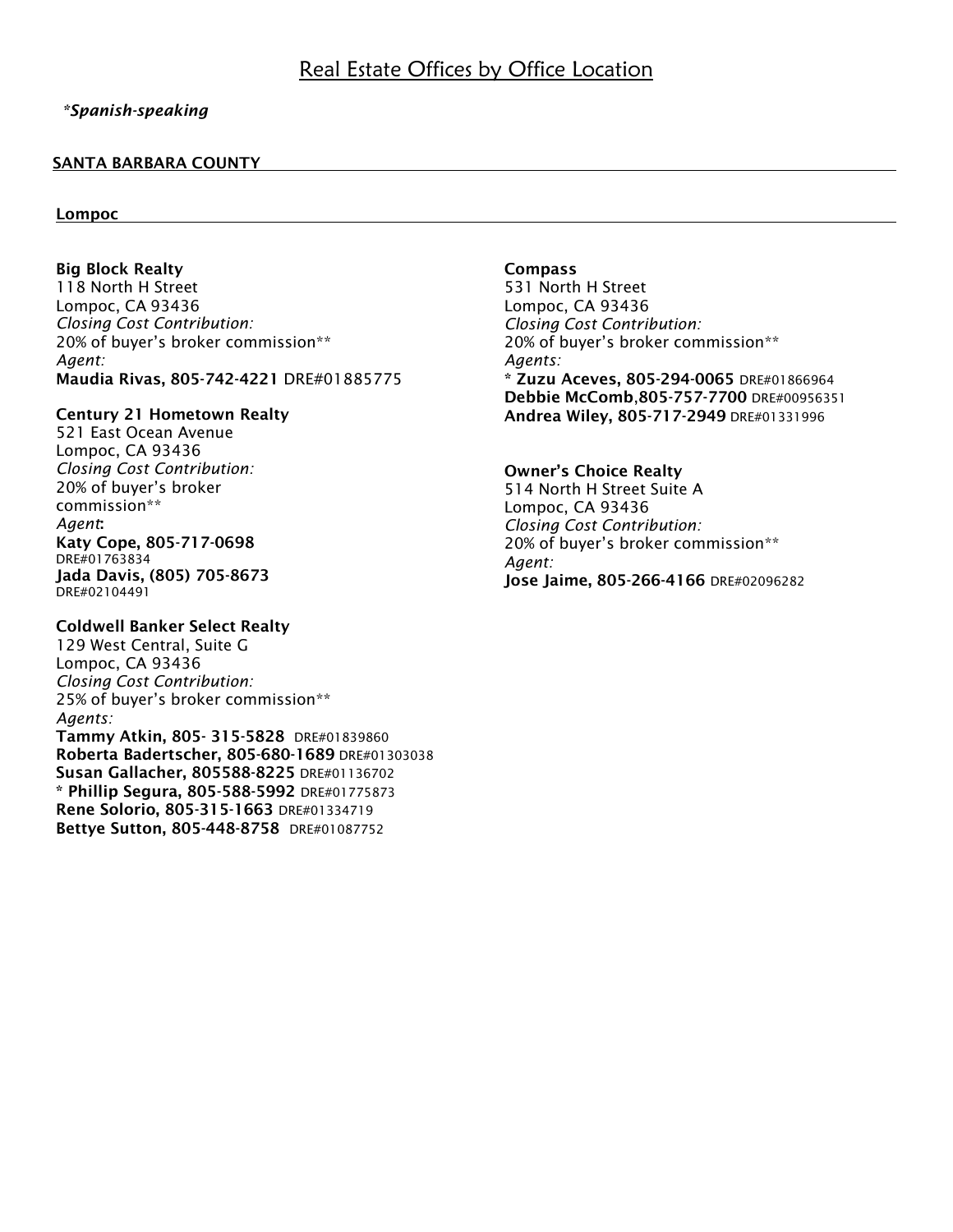#### Montecito

## Coldwell Banker Residential

1290 Coast Village Road Montecito, CA 93108 *Closing Cost Contribution*: 20% of buyer's broker commission\*\* *Agents*: Michelle Eskandari, 805-637-8061 DRE#01861525 Luis D. Martinez, 805-689-5656 DRE#02090082

# Compass

1101 Coast Village Road Montecito, CA 93108 *Closing Cost Contribution:* 20% of buyer's broker commission\*\* *Agent:* Nancy Hussey, 805-452-3052 DRE#01383773

# Keller Williams Luxury Homes

1255 Coast Village Road Suite 201C Montecito, CA 93108 *Closing Cost Contribution*: 20% of buyer's broker commission\*\* *Agent:* Louise McKaig Team, 805-285-2008 DRE#01523151

#### Sotheby's International Realty

1106 Coast Village Road Montecito, CA 93108 Closing Cost Contribution 20% of buyer's broker commission\*\* *Agent:* Taryn Martin, 805-636-6442 DRE#01995581

# Village Properties Realtors

1250 Coast Village Road Montecito, CA 93108 *Closing Cost Contribution*: 20% of buyer's broker commission\*\* *Agents:* Vicky Garske, 805-705-3585 DRE#00849100 Jena Harris, 805-331-3683 DRE#01930435 David Kim, 805-296-0662 DRE#01813897 John Sener, 805-331-7402 DRE#00978392 Daniel Warnars, 805-680-2712 DRE#01412612 Devin Wong, 805-451-6157 DRE#01976444

# Santa Barbara

Berkshire Hathaway HomeServices California Properties 3868 State Street Santa Barbara, CA 93105 *Closing Cost Contribution:* 20% of buyer's broker commission\*\* *Agents:* Kathy Strand Spieler, 805-895-6326 DRE#00851281 Bob Walsmith, 805-720-5362 DRE#01932231 Ann Zafiratos, 805-448-4317 DRE#01355461

 Casa Realty 526 North Milpas Street Santa Barbara, CA 93103 *Closing Cost Contribution:* 20% of buyer's broker commission\*\* *Agent: \** Tania Martinez, 805-729-0174 DRE#01299477

Century 21 Butler 1635 State Street Santa Barbara, CA 93101 *Closing Cost Contribution*: 20% of buyer's broker commission *Agents:* Bobbi McGinnis, 805-680-6921 DRE#00628934 Julie Ouellette, 805-895-1421 DRE#00974906 April Ouellette, 310-487-9676 DRE#02044390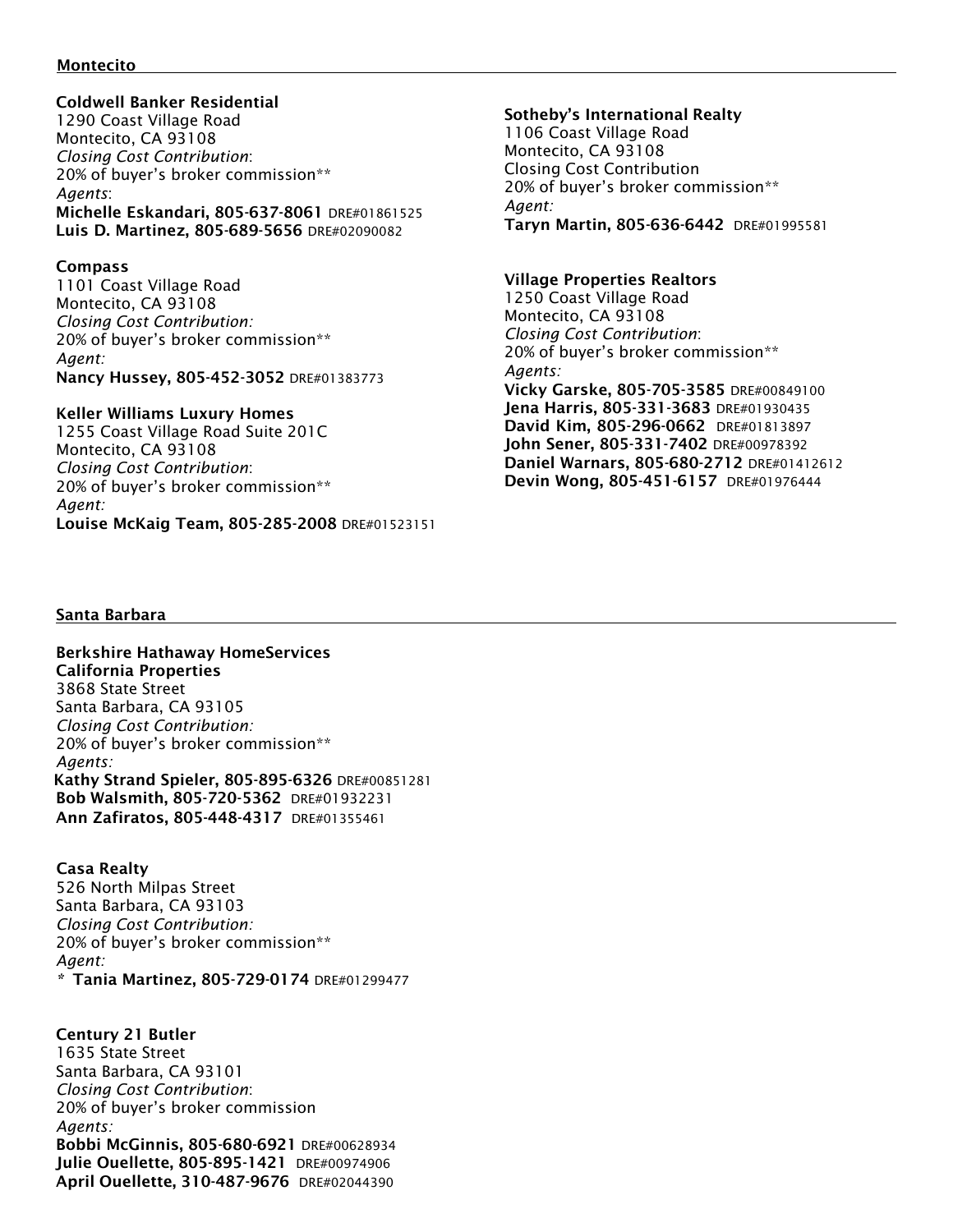# Coldwell Banker

3820 State Street, Suite G Santa Barbara, CA 93105 *Closing Cost Contribution:* 20% of buyer's broker commission\*\* *Agents:* Nancy Newquist Nolan, 805-570-1015 DRE#01459696 Gayle Spiegle, 805-680-3534 DRE#02039072 Joanne Stotlz, 805-895-7322 DRE#00387433

# Compass

801 Chapala Street Santa Barbara, CA 93101 *Closing Cost Contribution:* 20% of buyer's broker commission\*\* *Agent:* Kevin Hall Team, 805-451-1998 DRE#01405675

# Franciscan Realty

885 La Milpita Road Santa Barbara, CA 93105 *Closing Cost Contribution*: 25% of buyer's broker commission\*\* *Agent:* Antoun Wassef, 805-324-1848 DRE#01896517

# Goodwin & Thyne

2000 State Street Santa Barbara, CA 93101 *Closing Cost Contribution*: 20% of buyer's broker commission\*\* *Agent:* Kevin Goodwin, 805-448-2200 DRE#01376204

# Keller Williams Realty

1435 Anacapa Street Santa Barbara, CA 93101 *Closing Cost Contribution*: 20% of buyer's broker commission\*\* *Agents:* Francoise Crannell, 805-869-3369 DRE#01017452 Lynda Elliott, 805-456-3682 DRE#02088606 \*Rafael Mora, (805) 729-6912 DRE#02080380 Stephanie Rachford, 805-252-5229 DRE#01277852 Johannes Steenkamp, 805-886-6581 DRE#02057072

Mike Richardson Realty 1806 Cliff Drive #A Santa Barbara, CA 93109 *Closing Cost Contribution:* 20% of buyer's broker commission\*\* *Agents:* Ben Kirkwood, 805-450-4761 DRE#02108449 Kyle Richardson, 805-680-3131 DRE#01902531 Mike Richardson, 805-451-0599 DRE#006352

Pacific Coast Realty 3461 State Street Santa Barbara, CA 93105 *Closing Cost Contribution* 20% of buyer's broker commission\*\* *Agent:* JoAnn Pomatto-Gomez, 805-705-8986 DRE#0113480

# Prestigious Properties & Investments P.O. Box 31175 Santa Barbara, CA 93130 *Closing Cost Contribution:* 20% of buyer's broker commission\*\* *Agent:* Francie A. Berezo, 805-705-2561 DRE#01507796

# Realign Real Estate

1117 State Street Santa Barbara, CA 93117 *Closing Cost Contribution* 25% of buyer's broker commission\*\* *Agent:* David Mires, 805-705-8986 DRE#01330636

# Santa Barbara Brokers

735 State Street Suite 613 Santa Barbara, CA 93101 *Closing Cost Contribution:* 20% of buyer's broker commission\*\* *Agent:* Andy Alexander, 805-722-2531 DRE#01362252

# Sun Coast Real Estate

3112 State Street Santa Barbara, CA 93105 *Closing Cost Contribution:* 20% of buyer's broker commission\*\* *Agent:* Summer Knight, 805-886-1261 DRE#01377

# Village Properties

1436 State Street Santa Barbara, CA 93101 *Closing Cost Contribution: 20% of buyer's broker commission\*\** Amy Abbott, 805-708-3221 DRE#01739358 Chuck Aljian, 808-689-6390 DRE#01985594 Ruth Ann Bowe, 805-698-1971 DRE#01751940 Gail Cooley, 805-689-7767 DRE#01106302 Kristy Cuevas, 805-252-2657 DRE@02158339 Bob Curtis, 805-683-7333 DRE#00938841 Liana Decierdo, 805-729-2991 DRE#01870712 Cimme Eordanidis, 805-722-8480 DRE#01745878 Kristin Joy Hall, 805-345-8279 DRE#02020854 Brenda Hoppers, (805) 455-3272 DRE #02133758 Brianna Johnson, 805-450-6078 DRE#01943572 Dianne Johnson, 805-455-6570 DRE#00947199 Brittany Lough, 805-455-5736 DRE#01905525 David Magid, 805-451-0402 DRE#01964710 Louis Manzo, 805-570-7274 DRE#007756919 Susan Manzo, 805-895-6918 DRE#00932254 \*Cecilee Mathieson, 805-770-9014 DRE#01998271 Hugo Mendez, 805-570-9198 DRE#01231746 Gary Welterlen, 805-895-4744 DRE#01894704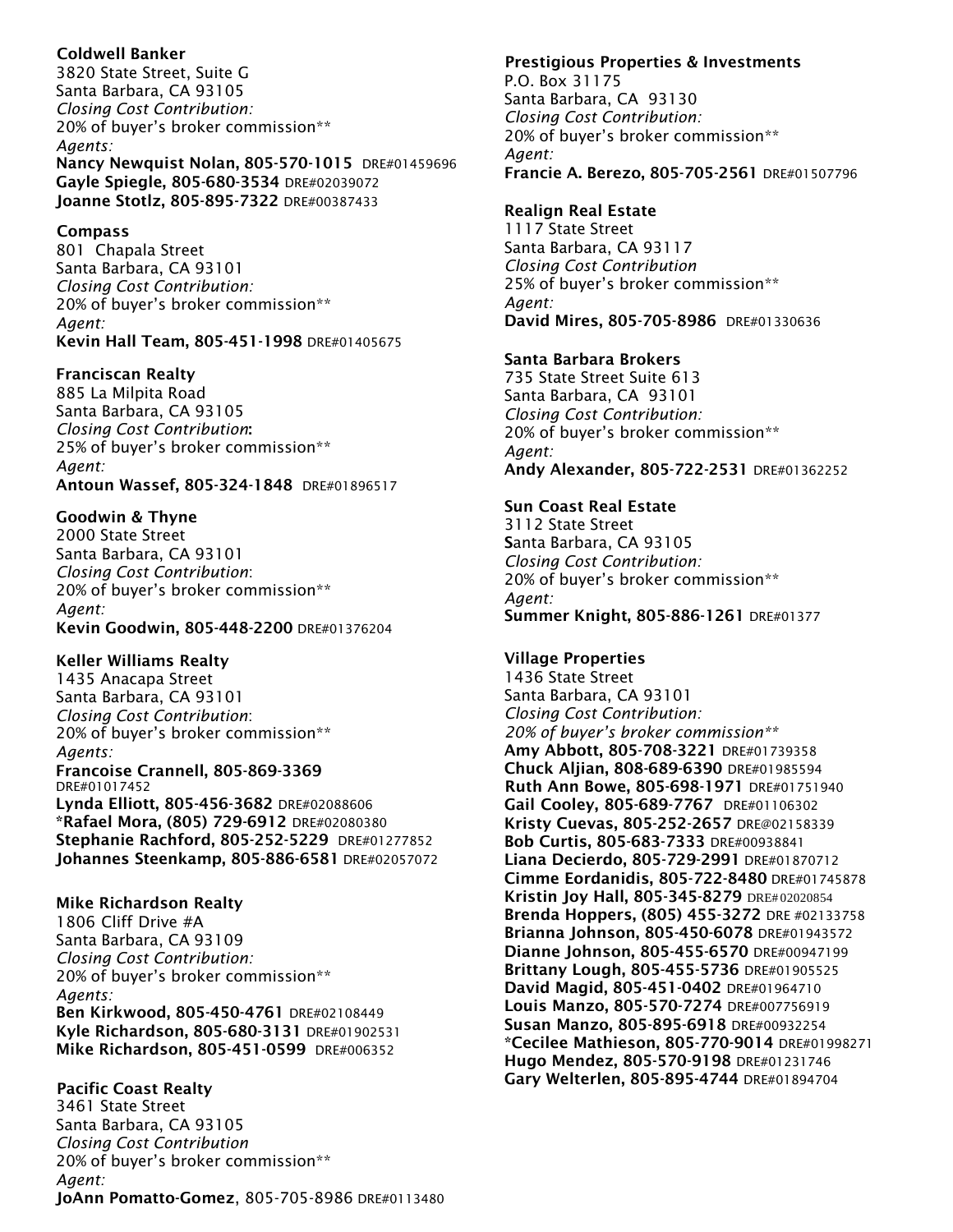## Santa Maria

Bardi & Associates 400 East Clark Avenue Suite D Orcutt, CA 93455 *Closing Cost Contribution:* 20% of buyer's broker commission *Agent:* Yesenia Clemente, 805-720-1474 DRE#01768828

#### Century 21 Hometown Realty

1811 South Broadway Santa Maria, CA 93455 *Closing Cost Contribution:* 10% of buyer's broker commission\*\* *Agent:* Leigha Peralta, 805-705-1043 DRE#01947763

#### Mint Properties

2880 Santa Maria Way, Suite D8 Santa Maria, CA 93455 *Closing Cost Contribution:* 5% of buyer's broker commission\*\* *Agents:* Sandra Cervantes, 805-310-3161 DRE#01948795 Tni Le Blanc, 805-938-9950 DRE#01871795

#### Owner's Choice Realty

540 East Betteravia Rd Suite C135 Santa Maria, CA 93454 *Closing Cost Contribution:* 20% of buyer's broker commission\*\* *Agent:* Jose Jaime, 805-266-4166 DRE#02096282

#### PB & Associates

1619 South Broadway Santa Maria, CA 93454 *Closing Cost Contribution:* 20% of buyer's broker commission\*\* *Agents:* \*Sonya Haifi, 805-459-7001 DRE#01940936 Paula Martinez, 805-478-2927 DRE#01507405

#### Santa Ynez

Engel & Volkers 1090 Edison Street Santa Ynez, CA 93460 *Closing Cost Contribution*: 20% of buyer's broker commission\*\* *Agent*: Sandy Collier, 805-350-1869 DRE#01099715

# Village Properties Realtors

3615 Sagunto Street Santa Ynez, CA 93460 *Closing Cost Contribution:* 20% of buyer's broker commission\*\* *Agents:* Jennie Bradley, 805-886-6644 DRE#00705975 Michelle Glaus, 805-452-0446 DRE#01921235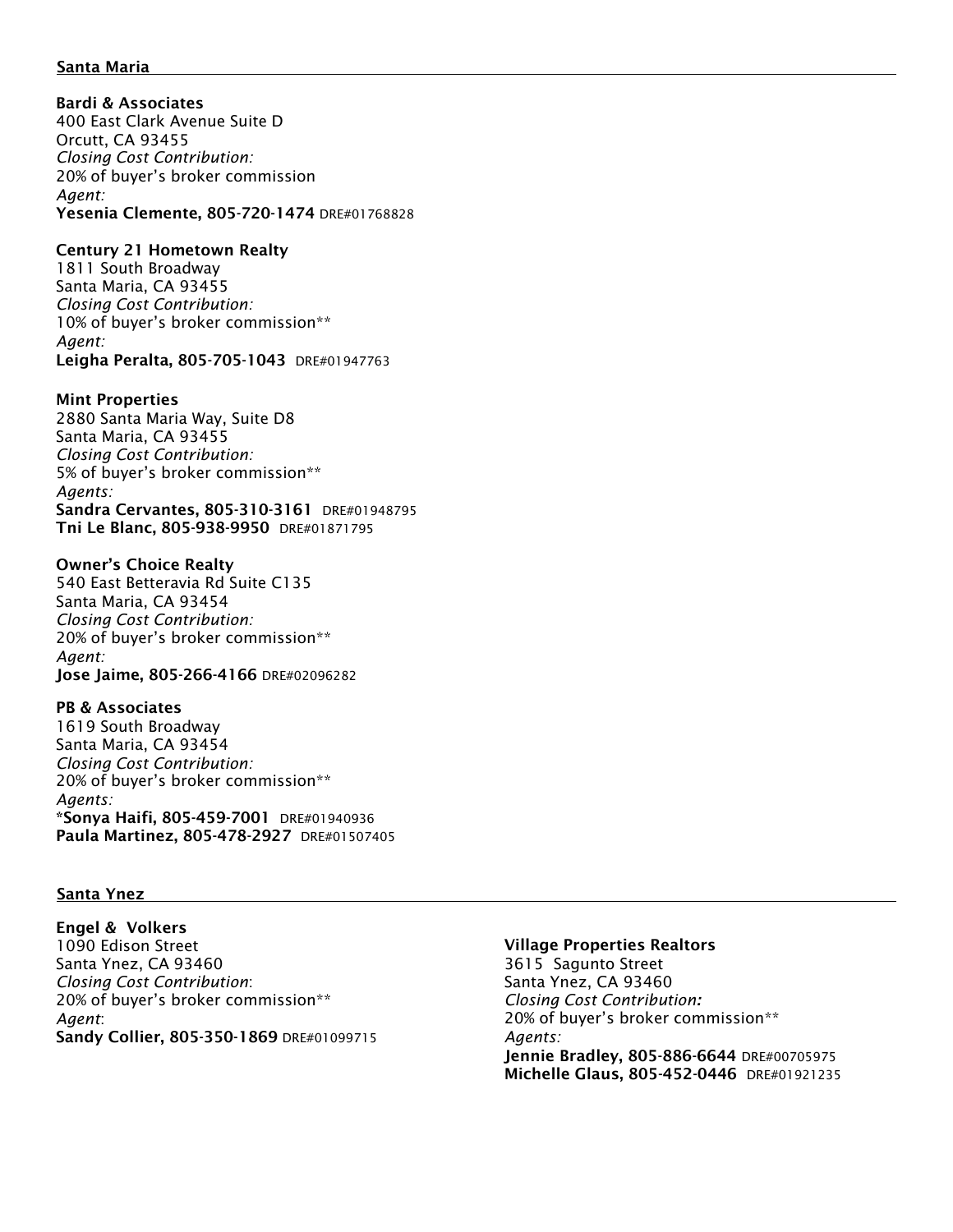# VENTURA COUNTY

# Camarillo

## Castro Realty Company

916 W. Ventura Blvd, Suite 2 Camarillo, CA 93010 Cost Contribution: 20% of buyer's broker commission Agents: \*Yolanda Castro, 805-797-4524 DRE#01406193

# Mission Oaks Properties

5800 Santa Rosa Rd Camarillo, CA 93012 *Closing Cost Contribution*: 20% of buyer's broker commission\*\* *Agent:* Scott Urquhart, 805-377-7272 DRE#0902143

## RE/MAX

601 East Daily Drive Camarillo, CA 93010 *20% of buyer's broker commission\*\* Agent:* Blanca Dover, 805-427-5646 DRE#01503720 Patrick Fossati, 805-910-0463 DRE#01907255 \*Lisa Kozin, (805) 816-1955 DRE#02013158 Jennifer Hunnicutt, (805) 377-6011 DRE#01389413

## Ojai

LIV Sotheby's International Realty 727 West Ojai Ave. Ojai, CA 93023 *Closing Cost Contribution:* 20% of buyer's broker commission\*\* *Agent:* Kristen Currier, 805-798-3757 DRE#01314850

#### Oxnard

Century 21 Everest 2901 North Ventura Road Oxnard, CA 93036 *Closing Cost Contribution:* 20% of buyer's broker commission\*\* *Agent:* Nancy Treichler, 805-816-8150 DRE#02103358

## RE/MAX Gold Coast

1151 South Victoria Avenue Oxnard, CA 93033 *Closing Cost Contribution*: 20% of buyer's broker commission\*\* *Agents:* \*Javier Castro, 805-469-5221 DRE#01342011 Allison Easley, 805-8621-9210 DRE#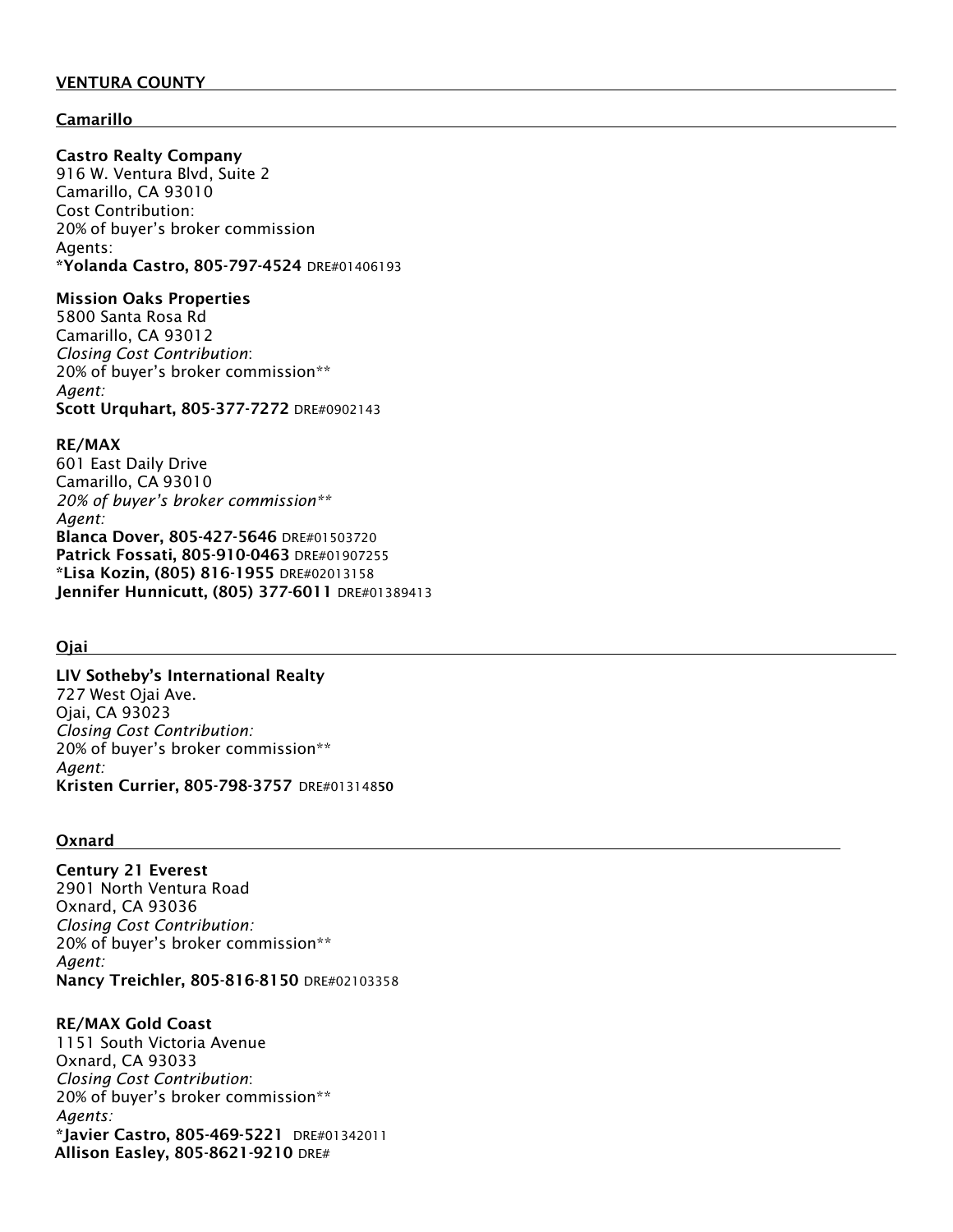#### <u>Ventura</u>

Berkshire Hathaway HomeServices

4574 Market Street Ventura, CA 93003 *Closing Cost Contribution:* 20% of buyer's broker commission\*\* *Agents:* Toni Guy, 805-677-7300 DRE#01491191 Magda Nordahl, 805-701-5001 DRE# 02021494 Mark Ouchi, 805-256-0933 DRE#01885449

Century 21 Everest 1190 South Victoria Ventura, CA 93003 *Closing Cost Contribution:* 26% of buyer's broker commission\*\* *Agent:* Ana Gil, 805-794-6892 DRE#01506577 Marshall (Blake) Mashburn, 805-368-0202, DRE #01065624

## Comfort Real Estate Services

6555 Telephone Road, #5 Ventura, CA 93003 *Closing Cost Contribution:* 25% of buyer's broker commission\*\* *Agents:* Patty Gutierrez, 805-766-0492 DRE#01439991 Sher Heard, 805-766-1349 DRE#00898069 Veronica Hotchkiss, 805-276-5504 DRE#01990404 Cynthia McPherson, 805-890-5628 DRE#02039464 Kate Turner, 805-390-8818 DRE#01926410 B.J. Ward, 805-844-9440 DRE#01410982

Fathom Realty

4744 Telephone Road #227 Ventura, CA 93003 *Closing Cost Contribution:* 20% of buyer's broker commission\*\* *Agent:* Valerie Castle, 805-749-3777 DRE#01065018

Keller Williams Realty

1071 South Seaward Avenue Ventura, CA 93001 *Closing Cost Contribution:* 20% of buyer's broker commission\*\* *Agent:* Brooke Smith, 805-218-8087 DRE#01261748

# LIV Sotheby's International Realty

554 East Main Street Ventura, CA 93001 *Closing Cost Contribution:* 20% of buyers' broker commission\*\* *Agent:* Deborah Downey, 805-320-2832 DRE#01436738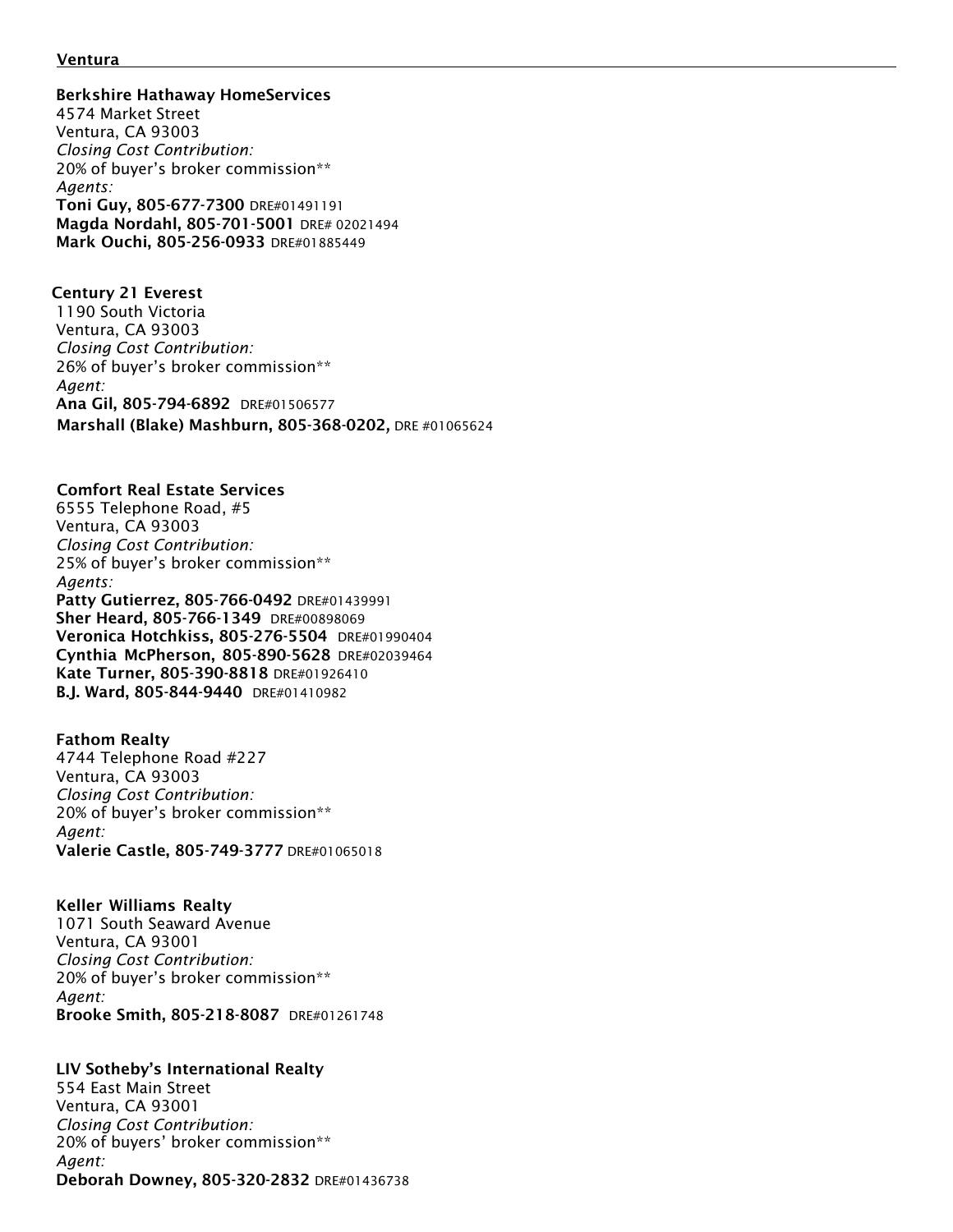# Realty One Group Summit 940 East Santa Clara Street Suite 100 Ventura, CA 93001 Closing Cost Contribution: 20% of buyer's broker commission\*\* *Agents:* Alicia Jimenez, 805-218-9653 DRE#01513944 Jack Stevenson, 805-258-3594DRE#01313775

RE/MAX Gold Coast 5720 Ralston Street Ventura, CA 93003 *Closing Cost Contribution:* 20% of buyer's broker commission\*\* *Agents:* Ghada AlBawab, 805-901-8992 DRE#01976371 \* Liz Donnelly, 805-794-6005 DRE#01458117 Fred Evans, 805-339-3502 DRE#00893591 Pat Kearney, 805-320-0173 DRE#01854543 Marla Remedios, 805-415-9007 DRE#01992350 Peggy Sue Tierney, 805-218-9914 DRE#00868814 Corina Thoresen, (805) 415-8849 DRE# 01500194

Resource Real Estate 1500 Palma Drive Suite 146 Ventura, CA 93003 *Closing Cost Contribution:* 20% of buyer's broker commission\*\* *Agent*: Loretta Barbar, 805-901-3381 DRE#01989145 Claudia Navarro, 805-814-0031 DRE#01701676 Jennifer Montoya, (805) 844-8482 DRE#01852790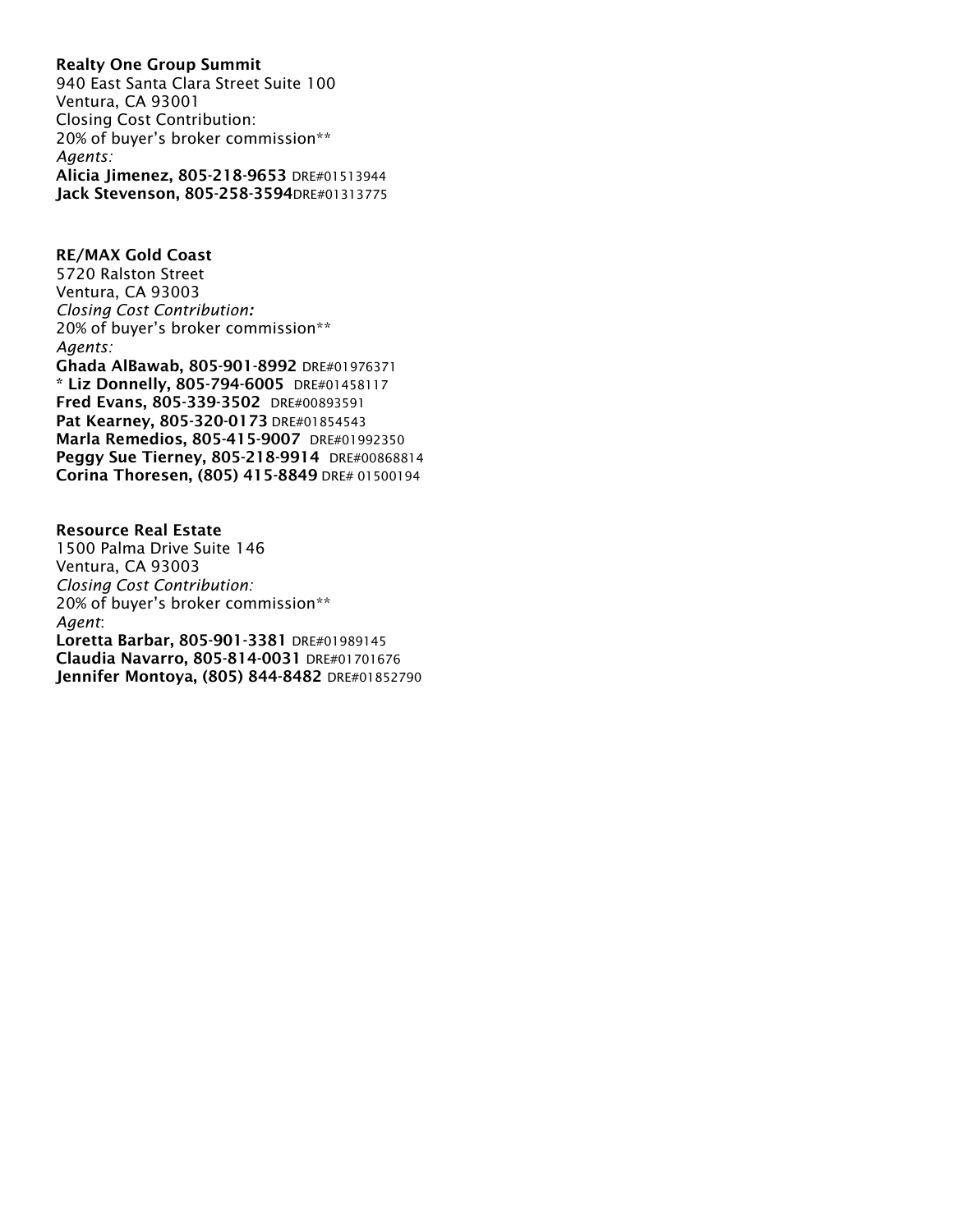# **Home Inspection Companies by Office Location**

Contact each office to find out the geographic area they serve. For additional information visit our website **[www.coastalhousing.org](http://www.coastalhousing.org/)**

#### LOMPOC

DTM Enterprises Lompoc, CA 93436 Fee Reduction: 10% of home inspection fee Contact: Tiffany Martinez, 805-717-1844

Left Coast Inspections Lompoc, CA 93436 Fee Reduction: 10% of home inspection fee Contact: Darrell Clegg, 805-316-1299

## SANTA BARBARA

Home Inspection Services Post Office Box 41415 Santa Barbara, CA 93140 Fee Reduction: 10% of home inspection fee *Contact*: Dan Meisel, 805-687-1287

# Independent Building Inspections

3463 State Street, Suite 241 Santa Barbara, CA 93105 Fee Reduction: 10% of home inspection fee *Contact:* Gil Hoeflich, 805-898-1122

## VENTURA COUNTY

Checkpoint Inspection Service Ventura, CA 93003 *Fee Reduction:* 10% of home inspection fee *Contact:* George D. Blair 1-800-591-8600 or 805-647-8533

JDA Home Inspection 5235 Mission Oaks Blvd Camarillo, CA 93012  *Fee Reduction:* \$50 off home inspection fee Contact: John Fleener, 805-419-0043